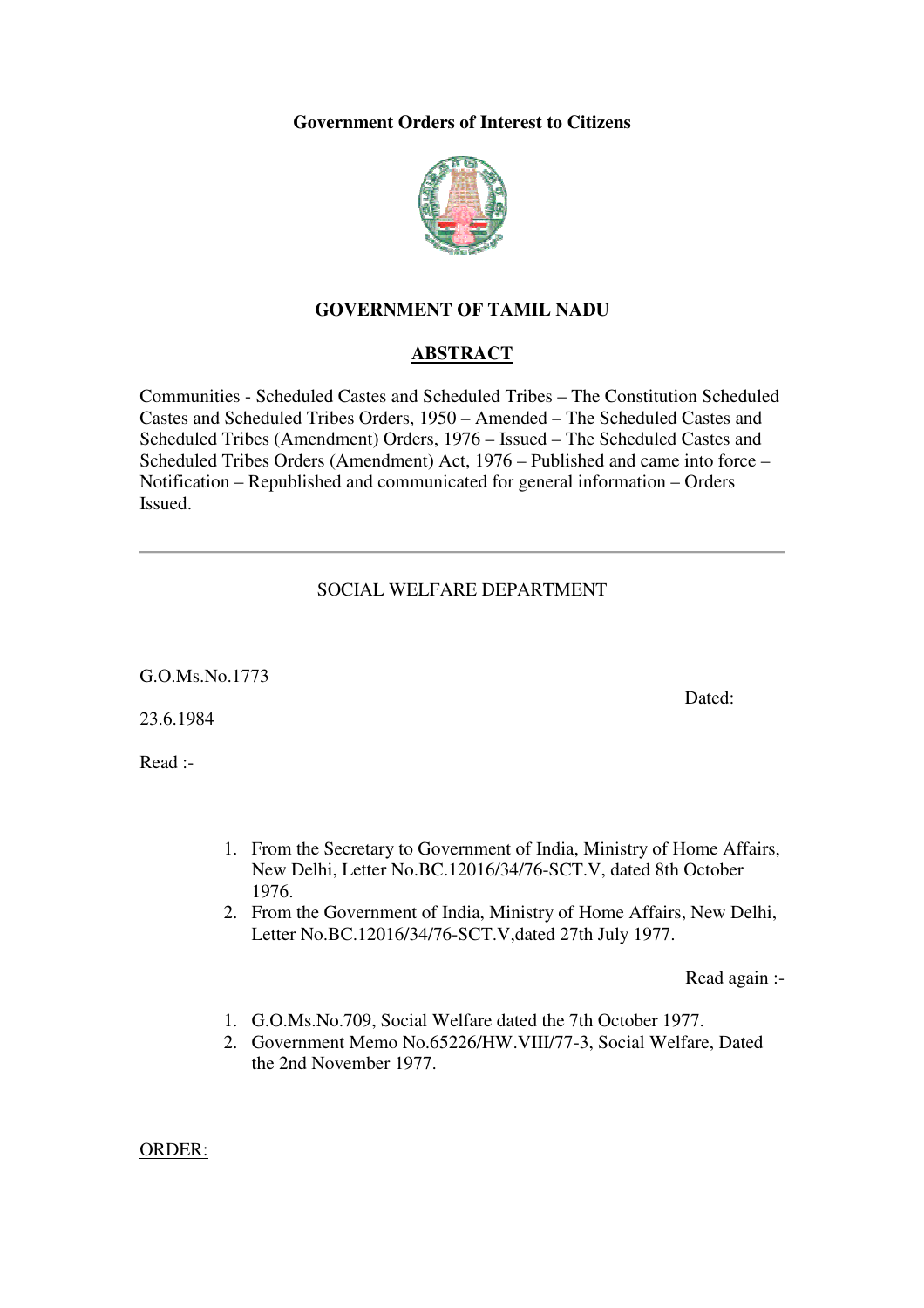The Government of India, Ministry of Home Affairs, New Delhi, have informed this Government in their letter first read above that The Constitution (Scheduled Castes) Order, 1950 and the Constitution (Scheduled Tribes) Order 1950 as modified in the Constitution Scheduled Castes (Modification) Order,1956 and the Constitution Scheduled Tribes (Modification) Order, 1956 have been amended in the Scheduled Castes and Scheduled Tribes (Amendment) Act, 1976, which was passed by the Parliament and received the assent of the President of India on 18th September 1976. They have also informed that the Act has not yet come into force and that the date from which the Act will come into force will be notified in the Gazette of India in due course. Subsequently, the Government of India, Ministry of Home Affairs, New Delhi,have informed this Government that the lists of Scheduled Castes and Scheduled Tribes as contained in The Constitution (Scheduled Castes) Order, 1950 and the Constitution (Scheduled Tribes) Order 1950 have been amended by the Scheduled Castes and Scheduled Tribes (Amendment) Act, 1976 (Central Act 108 of 1976) which has been brought into force with effect from the 27th July, 1977. They have pointed out that it has been brought to the notice of the Ministry of Home Affairs, Government of India, New Delhi that the District Collectors, Heads of Departments certificate issuing authorities, etc., are not yet aware of the revised list of Scheduled Castes and Scheduled Tribes pertaining to the State of Tamil Nadu and have requested that the revised list may kindly be widely circulated to all the concerned authorities and the State.

2. The Scheduled Castes and Scheduled Tribes Order (Amendment) Act, 1976 (Central Act 108 of 1976) was accordingly republished by this Government in the Extraordinary issue of the *Tamil Nadu Government Gazette* in Part IV-Section 4, dated 31st December 1976. The Notification of the Government of India bringing into force of the Act with effect from the 27th July 1977 was also published at page 637 in Part-II Section 1 of the *Tamil Nadu Government Gazette,* dated the 2nd November 1977 according to the orders issued in the Government Order read above. In the Government Memo. read above the position was pointed out to all the Collectors and Heads of Departments and they were requested to instruct the certificate issuing authorities under their control to issue community certificates to persons belonging to Scheduled Castes and Scheduled Tribes as per the revised list in the Scheduled Castes and Scheduled Tribes Orders (Amendment) Act, 1976, with effect from the 27th July 1977.

3. It has been brought to the notice of this Government that certificate issuing authorities still not adopting the list of revised list and correct name of Scheduled Castes and Scheduled Tribes while issuing the community certificate to eligible and genuine persons belonging to Scheduled Castes and Scheduled Tribes. It has, therefore, become necessary to bring to notice of all concerned the list of Scheduled Castes and Scheduled Tribes as contained in the Scheduled Castes and Scheduled Tribes (Amendment) Act, 1976 (Central Act 108 of 1976) which was brought into force with effect from the 27th JUly 1977. A list of Scheduled Castes and Scheduled Tribes, 1976 is given in Annexure I to this Order. In order to have a first hand knowledge of the position with respect of list of Scheduled Castes and Scheduled Tribes Orders, 1950 and 1956, a copy of each of those Orders are also given in Annexure-II to this Order for information and guidance in such matter. A copy of the Act is also given in Annexure-III to this Order.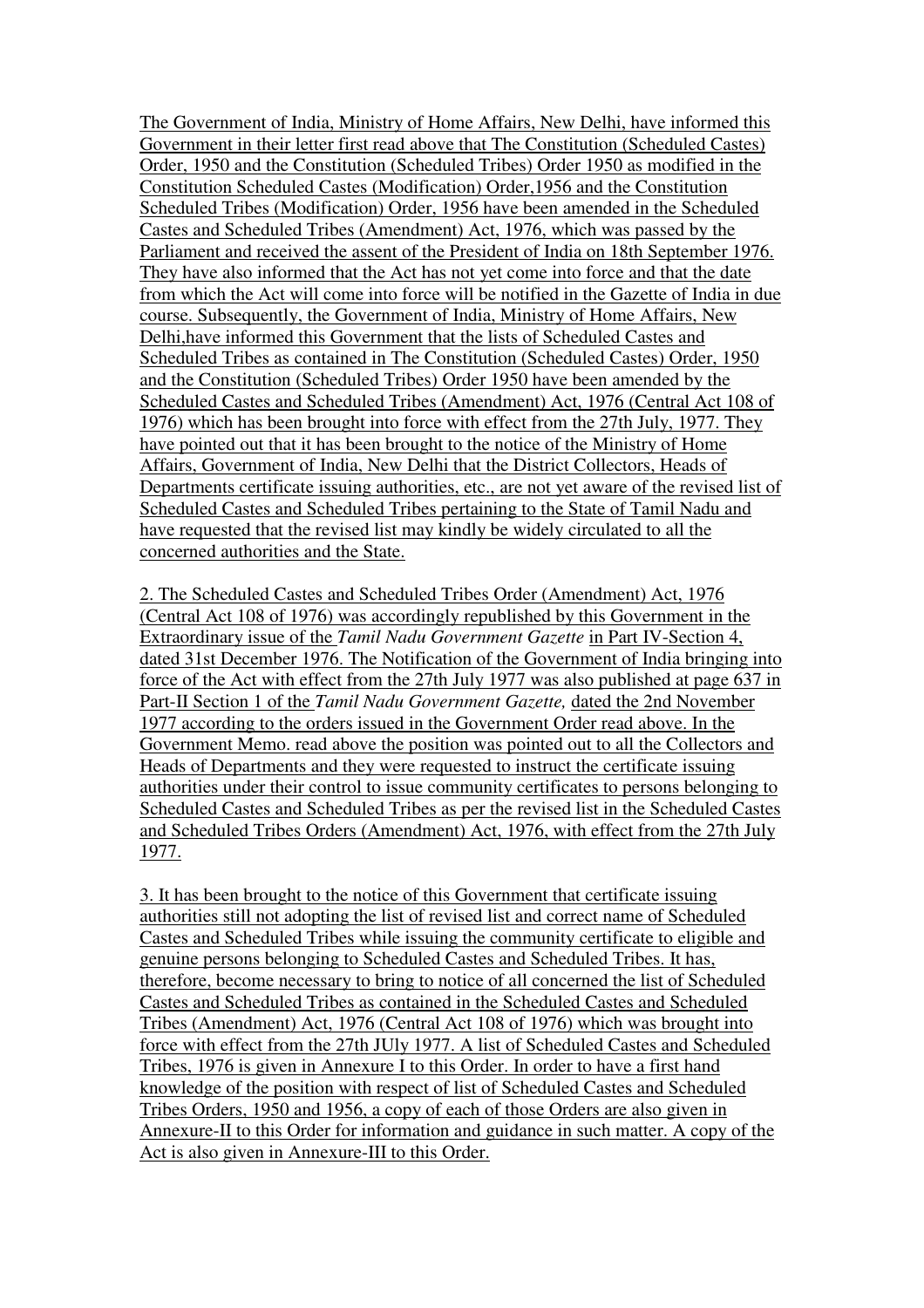4. The Collectors and Heads of Departments concerned and the certificate issuing authorities under their control are requested to adopt the list of Scheduled Castes and Scheduled Tribes contained in the Central Act, 1976, strictly. Any deviation will be viewed seriously. The receipt of this order shall be acknowledged.

# (By Order of the Governor)

# M.K.GOMETHAGAVELU.

# ADDITIONAL SECRETARY TO GOVERNMENT.

#### ANNEXURE I

# THE SCHEDULED CASTES AND SCHEDULED TRIBES ORDERS (AMENDMENT) ACT, 1976 (CENTRAL ACT NO.108 OF 1976)

 $\mathbf{r}$ 

The Constitution (Scheduled Castes) Order, 1950 as amended by the Scheduled Castes (Amendment) Order, 1976

In exercise of the powers conferred by clause (1) of Article 341 of the Constitution of India, the President, after consultation with the Governors, Rajpramukhs of the States concerned, is pleased to make the following order,namely :-

1.This Act may be called the Scheduled Castes (Amendment) Act, 1976. it shall come into force on the 27th July 1977.

2. Subject to the provisions of this Act, the castes, races or tribes, or parts thereof, or groups within, castes or tribes, specified in Parts I to XIX of the Schedule to this Order, shall in relation to the States to which those Parts respectively relate, be deemed to be Scheduled Castes so far as regards members thereof resident in the localities specified in relation to them in those Parts of that Schedule.

3. Notwithstanding anything contained in Paragraph 2, no person who professes a religion different from the Hindu or the Sikh religion shall be deemed to be a member of a Scheduled Caste.

4. Any reference in this Order to a State or to a district or other territorial division thereof, shall be construed as a reference to the State, district or other territorial division as constituted on the 1st day of May 1976.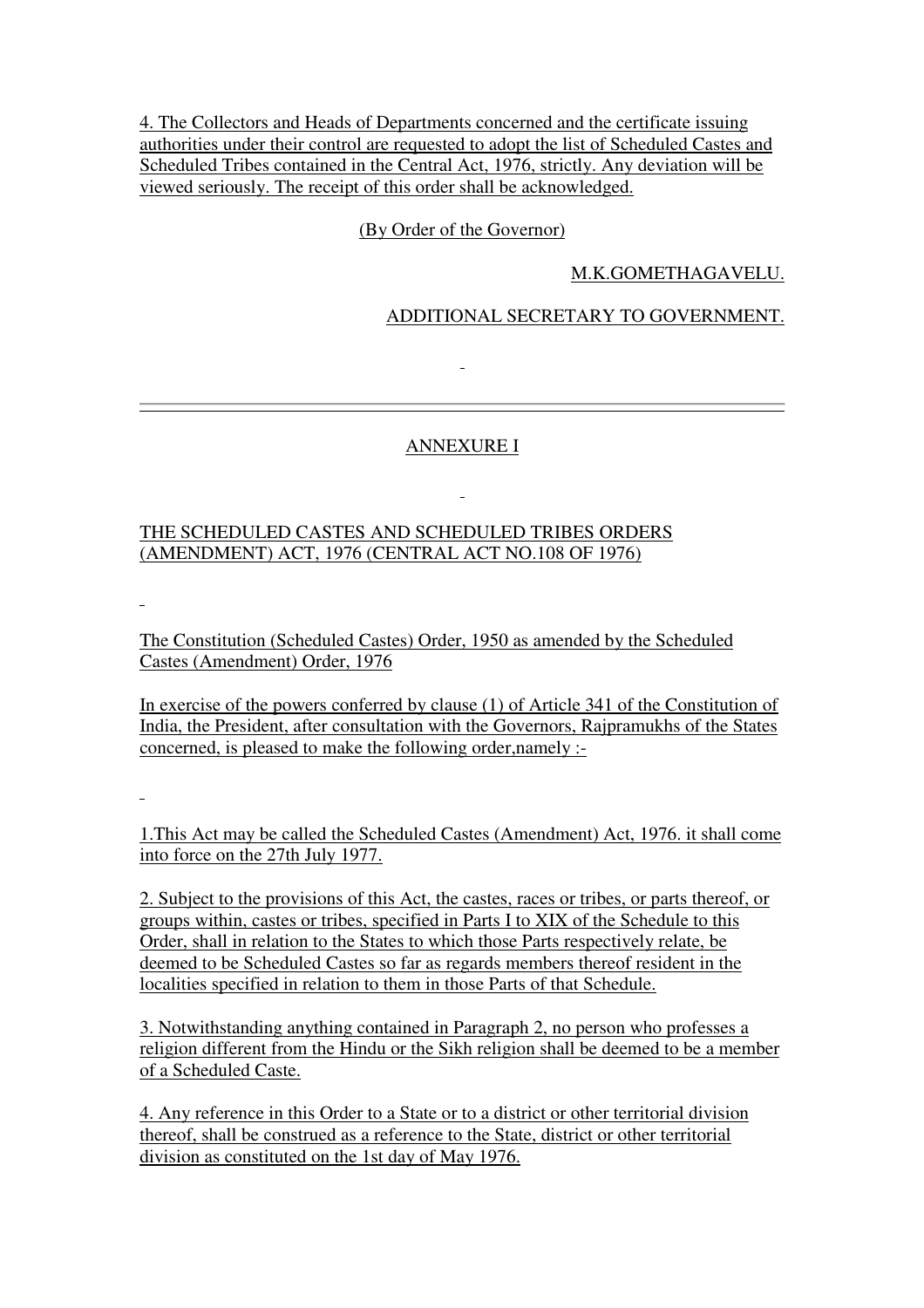# THE SCHEDULE (SCHEDULED CASTES).

# PART XVI – TAMIL NADU.

- 1. Adi Andhra
- 2. Adi Dravida
- 3. Adi Karnataka
- 4. Ajila

 $\overline{a}$ 

- 5. Arunthathiyar
- 6. Ayyanavar (in Kanyakumari district and Shenkottah taulk of Tirunelveli district).
- 7. Baira
- 8. Bakuda
- 9. Bandi
- 10. Bellara
- 11. Bharatar (in Kanyakumari district and Shenkottah taulk of Tirunelveli district).
- 12. Chakkiliyan
- 13. Chalavadi
- 14. Chamar, Muchi
- 15. Chandala
- 16. Cheruman
- 17. Devendrakulathan
- 18. Dom, Dombara, Paidi, Pano
- 19. Domban
- 20. Godagali
- 21. Godda
- 22. Gosangi
- 23. Holeya
- 24. Jaggali
- 25. Jambuvulu
- 26. Kadaiyan
- 27. Kakkalan (in Kanyakumari district and Shenkottah taulk of Tirunelveli district).
- 28. Kalladi
- 29. Kanakkan, Padanna (in the Nilgiris district).
- 30. Karimpalan
- 31. Kavara (in Kanyakumari district and Shenkottah taulk of Tirunelveli district).
- 32. Koliyan
- 33. Koosa
- 34. Kootan, Koodan (in Kanyakumari district and Shenkottah taulk of Tirunelveli district).
- 35. Kudumban
- 36. Kuravan, Sidhanar
- 37. Madari
- 38. Madiga
- 39. Maila
- 40. Mala
- 41. Mannan (in Kanyakumari district and Shenkottah taulk of Tirunelveli district).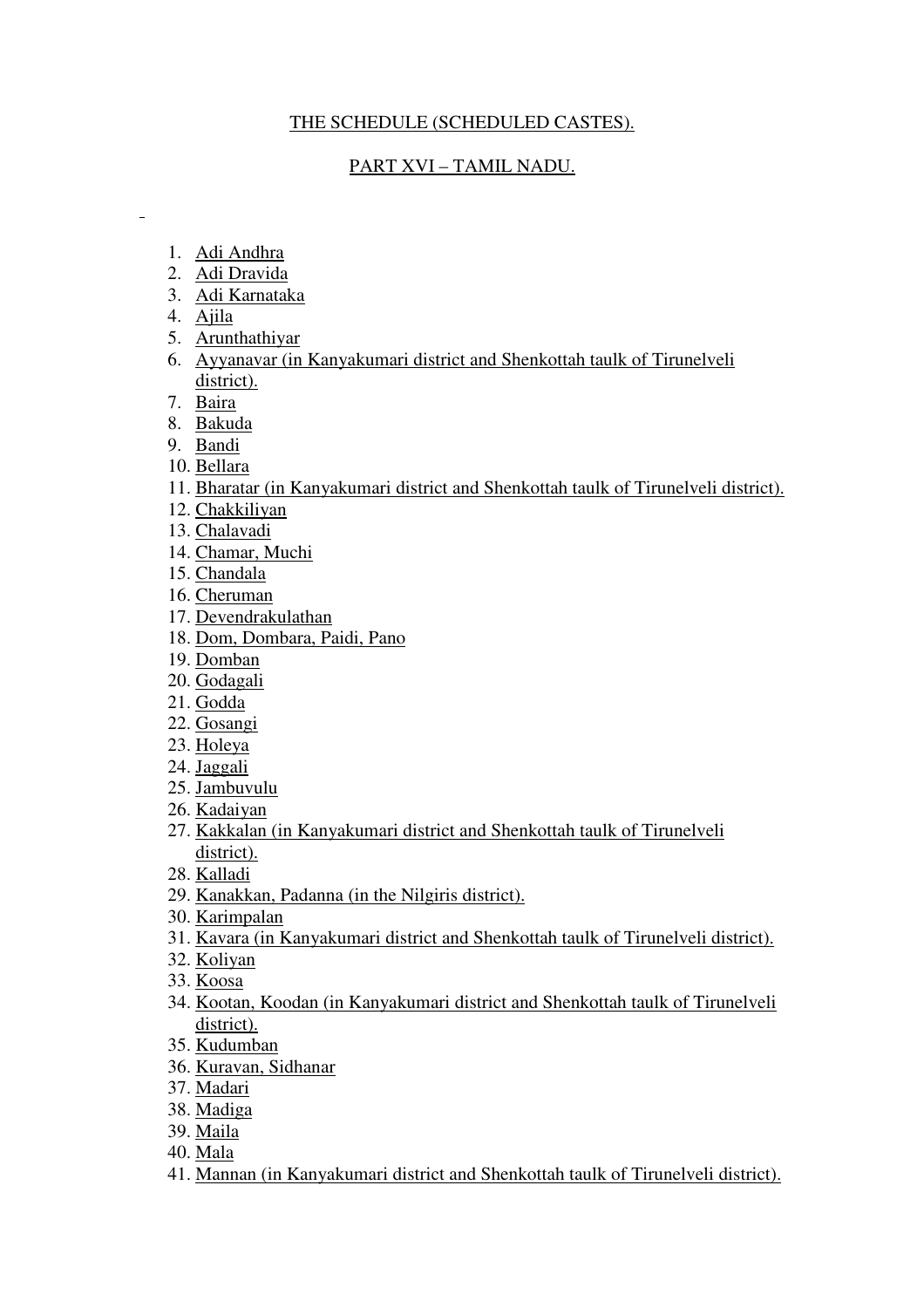- 42. Mavilan
- 43. Moger
- 44. Mundala
- 45. Nalakeyava
- 46. Nayadi
- 47. Padannan (in Kanyakumari district and Shenkottah taulk of Tirunelveli district).
- 48. Pagadai
- 49. Pallan
- 50. Palluvan
- 51. Pambada
- 52. Panan (in Kanyakumari district and Shenkottah taulk of Tirunelveli district).
- 53. Panchama
- 54. Pannadi
- 55. Panniandi
- 56. Paraiyan, Parayan, Sambavar
- 57. Paravan (in Kanyakumari district and Shenkottah taulk of Tirunelveli district).
- 58. Pathiyan (in Kanyakumari district and Shenkottah taulk of Tirunelveli district).
- 59. Pulayan, Cheramar
- 60. Puthirai Vannan
- 61. Raneyar
- 62. Samagara
- 63. Samban
- 64. Sapari
- 65. Semman
- 66. Thandan (in Kanyakumari district and Shenkottah taulk of Tirunelveli district).
- 67. Thoti
- 68. Tiruvalluvar
- 69. Vallon
- 70. Valluvan
- 71. Vannan (in Kanyakumari district and Shenkottah taulk of Tirunelveli district).
- 72. Vathiriyan
- 73. Velan
- 74. Vetan (in Kanyakumari district and Shenkottah taulk of Tirunelveli district).
- 75. Vettiyan
- 76. Vettuvan(in Kanyakumari district and Shenkottah taulk of Tirunelveli district).

#### THE CONSTITUTIN (SCHEDULED TRIBES) ORDER, 1950 AS AMENDED BY

# THE SCHEDULED TRIBES ORDERS (AMENDMENT) ACT, 1976

# No. 108 OF 1976.

In exercise of the powers conferred by clause (1) of Article 342 of the Constitution of India, the President, after consultation with the Governors and Rajpramukhs of the States concerned, is pleased to make the following order, namely :-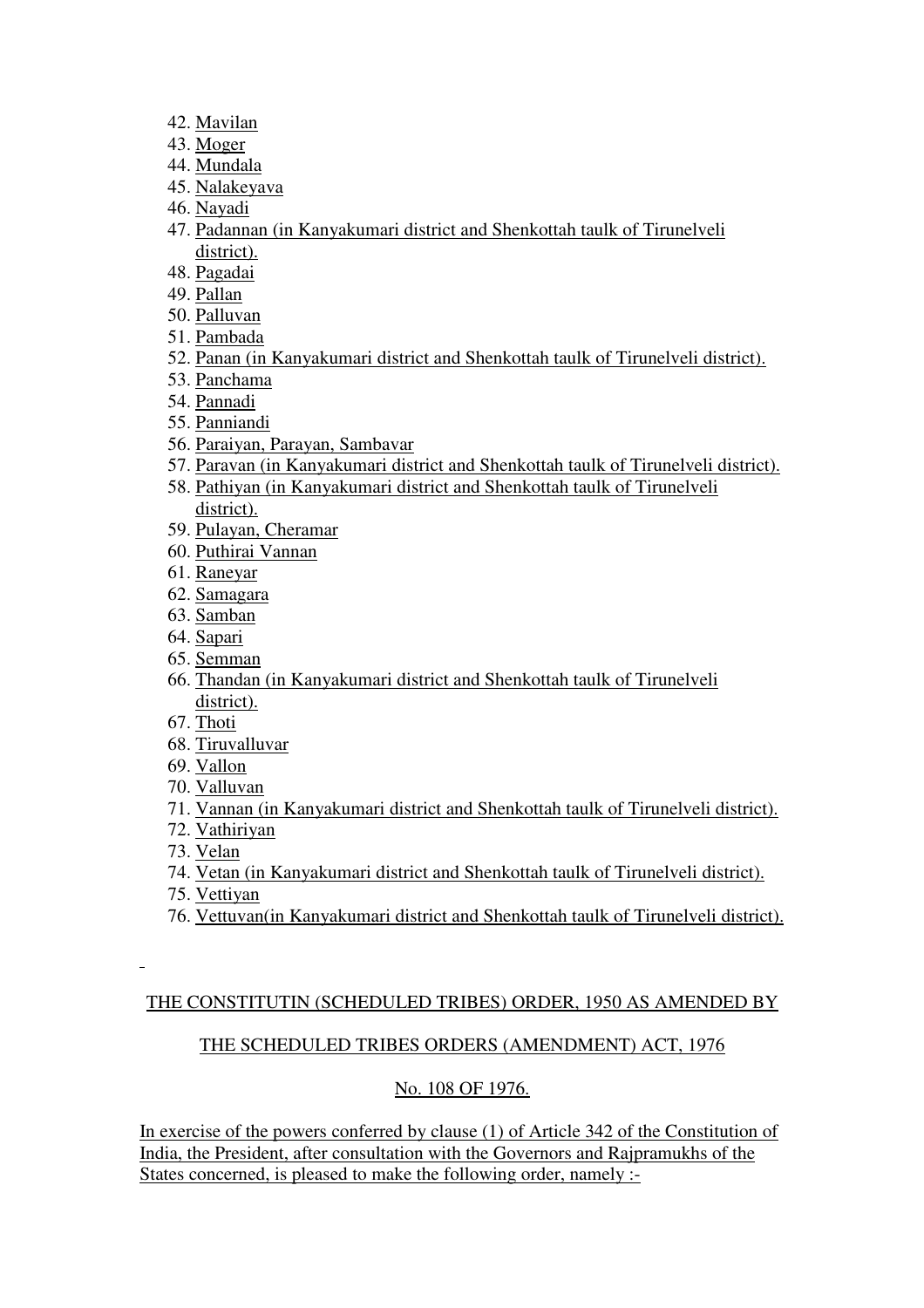1. This Act may be called the Scheduled Tribes Orders (Amendment) Act, 1976. It shall come into force on the 27th July 1977.

2. The tribes or tribal communities, or parts of, or groups within, tribes or tribal communities, specified in Parts I to XVI of the Schedule to this Order, shall in relation to the states to which those parts respectively relate, be deemed to be Scheduled Tribes so far as regards members thereof resident in the localities specified in relation to them respectively in those parts of that Schedule.

3. Any reference in this order to a state or to a district or other territorial division thereof shall be construed as a reference to the state, district or other territorial division as constituted on the 1st day of May 1976.

# THE SCHEDULE (Scheduled Tribes)

# PART XIV – TAMIL NADU.

- 1. Adiyan
- 2. Aranadan
- 3. Eravallan
- 4. Irular
- 5. Kadar
- 6. Kammara (excluding Kanayakumari district and Shenkottah taulk of Tirunelveli district)
- 7. Kanikaran, Kanikkar (in Kanyakumari district and Shenkottah taulk of Tirunelveli district).
- 8. Kaniyan, Kanyan
- 9. Kattunayakan
- 10. Kochu Velan
- 11. Konda Kapus
- 12. Kondareddis
- 13. Koraga
- 14. Kota (excluding Kanyakumari district and Shenkottah taulk of Tirunelveli district).
- 15. Kudiya, Melakudi
- 16. Kurichchan
- 17. Kurumbas (in the Nilgiris district)
- 18. Kurumans
- 19. Maha Malasar
- 20. Malai Arayan
- 21. Malai Pandaram
- 22. Malai Vedan
- 23. Malakkuravan
- 24. Malasar
- 25. Malayali (in Dharmapuri, North Arcot, Pudukottai, Salem, South Arcot and Tiruchirappalli districts)